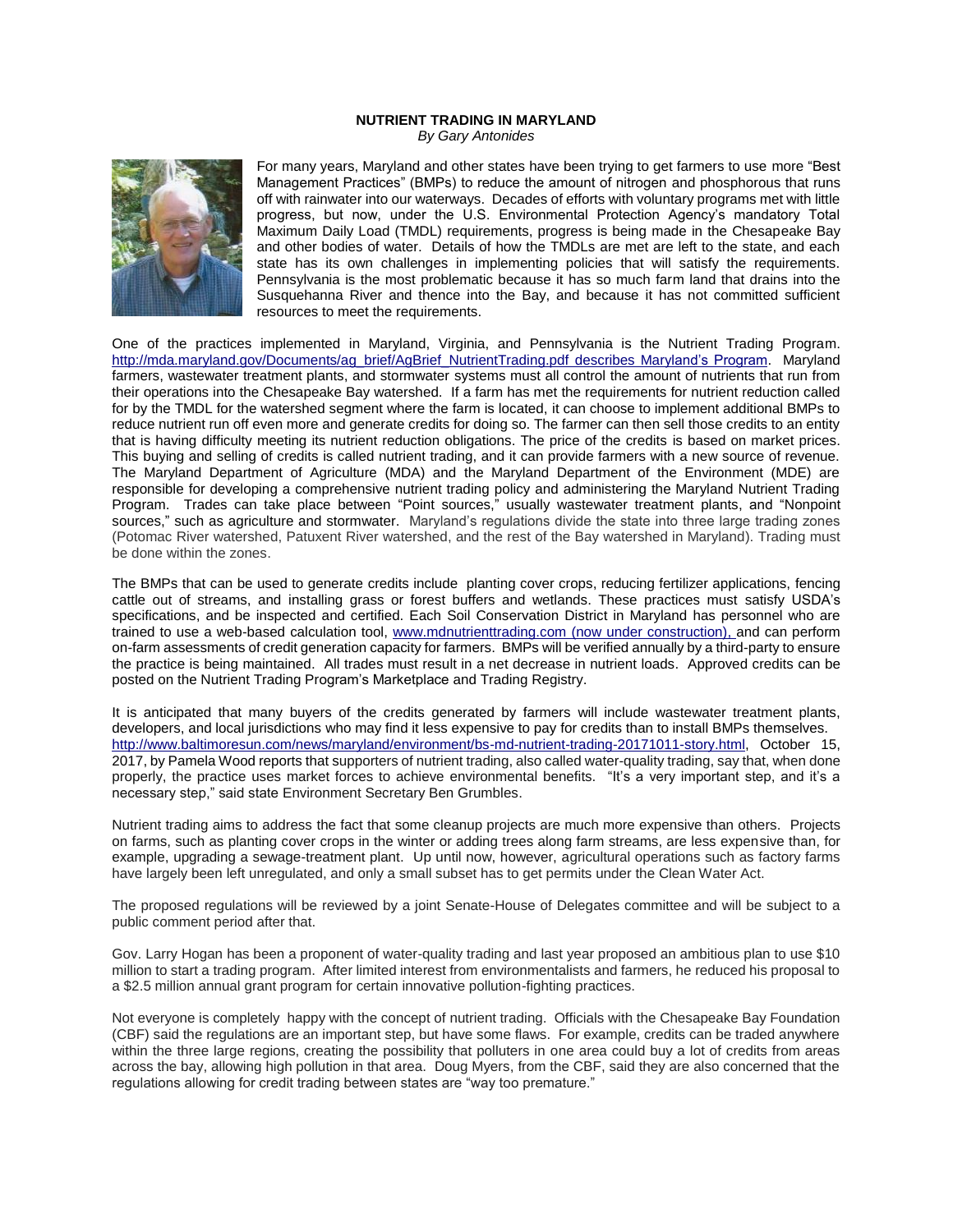

[https://www.foodandwaterwatch.org/insight/case-against-water-quality-trading,](https://www.foodandwaterwatch.org/insight/case-against-water-quality-trading) Dec. 10, 2015, by Zach Corrigan, says that water quality trading undermines the Clean Water Act (CWA) and should be illegal, and that the Act does not allow pollution trading at the expense of tried-and-true methods for reducing water pollution (issuing and enforcing permits).

CWA permits have been largely successful in curtailing pollution from industrial or point sources, but much more work is needed to clean up our non-point sources, including runoff from farms. Agriculture is the single largest source of pollution. In 2003, the EPA endorsed pollution trading, in part, to get at this pollution. What the EPA neglected, says Corrigan, is that pollution trading is not permissible under the Clean Water Act and it kicks the can down the road, banking on an illusory regime. Nothing in the statute allows facilities to buy their way out of compliance.

Food & Water Watch maintains that that pollution trading will result in point sources increasing their discharges, thus causing spikes in pollution, or "hotpots" that will have negative local impacts. Since these sources are typically located in low-income communities, these discharges disproportionately harm the waters where the neediest fish and swim. The supposed offsets are to come from agricultural sources, which are not usually even regulated. Thus, the amount of pollution reduced by such sources is inherently uncertain. Also, states do not have sufficient tools to ensure that agricultural BMPs actually reduce pollution. Last, pollution trading incentivizes the use of brokerage houses that are not regulated and get commissions on trades, meaning they have a strong incentive to generate paper trades regardless of actual pollution reductions.

In 2010, Food & Water Watch and Friends of the Earth sued the EPA for authorizing state trading programs for the Chesapeake Bay Watershed. A federal district court dismissed the case on procedural grounds, but left the door open for future suits. Meanwhile, states move forward with their trading programs.

[http://www.progressivereform.org/chesbaynutrienttrading.cfm,](http://www.progressivereform.org/chesbaynutrienttrading.cfm) "Nutrient Trading for the Chesapeake Bay" says that the Maryland proposed regulations for nutrient trading, issued in December 2017, are flawed. According to and in-depth analysis by the Center for Progressive Reform's Evan Isaacson and the Environment Integrity Project's Abel Russ, Maryland's rule-writers lost sight of the goal. They warn that "Trading programs are only a means to an end. The end is clean water, not establishing a high-volume trading market. If the rules are drawn poorly, they could facilitate an increase in pollution." The report, *[Trading Away Clean Water Progress in Maryland](http://www.progressivereform.org/articles/ChesBayMDTrading.pdf)*, identifies three major failings in the state's proposed regulations:

 **Hot Spots**: By dividing the state into three very large trading zones, it allows the sale of credits in such a way that pollution will end up being concentrated in particular parts of the state, which often affect the most vulnerable communities.

 **Paper Credits**: The rules allow wastewater treatment plants to get credits for pollution reductions that are already in place, so the "pollution savings" will be on paper only.

 **Unaccounted Uncertainty**. One lesson from other trading markets is that, for a variety of reasons, real pollution reductions are likely to be smaller than projected. Most trading programs (and EPA guidance) account for that by requiring buyers of credits to buy credits for twice as much pollution as they need to reduce. Maryland ignored this in its new regulations.

**Nutrient Tax.** Instead of nutrient trading, it would be possible to implement a nutrient tax. This would be similar to the way carbon is treated in some jurisdictions. Carbon taxes can be instead of or in addition to carbon trading programs. This type of tax is a "Pigovian" tax - a tax on any market activity that generates costs not included in the market price. Ideally, the tax is set equal to the social and other non-included costs.

[http://greedgreengrains.blogspot.com/2013/04/how-farmers-could-benefit-from.html,](http://greedgreengrains.blogspot.com/2013/04/how-farmers-could-benefit-from.html) ["How farmers could benefit from](http://greedgreengrains.blogspot.com/2013/04/how-farmers-could-benefit-from.html)  [fertilizer taxes,"](http://greedgreengrains.blogspot.com/2013/04/how-farmers-could-benefit-from.html) April 24, 2013 by [Michael Roberts](https://plus.google.com/112873006316730724775) advocates a nutrient tax. Since some of the worst water quality problems result from nutrient leaching and runoff from agricultural lands, and even though there have been efforts to